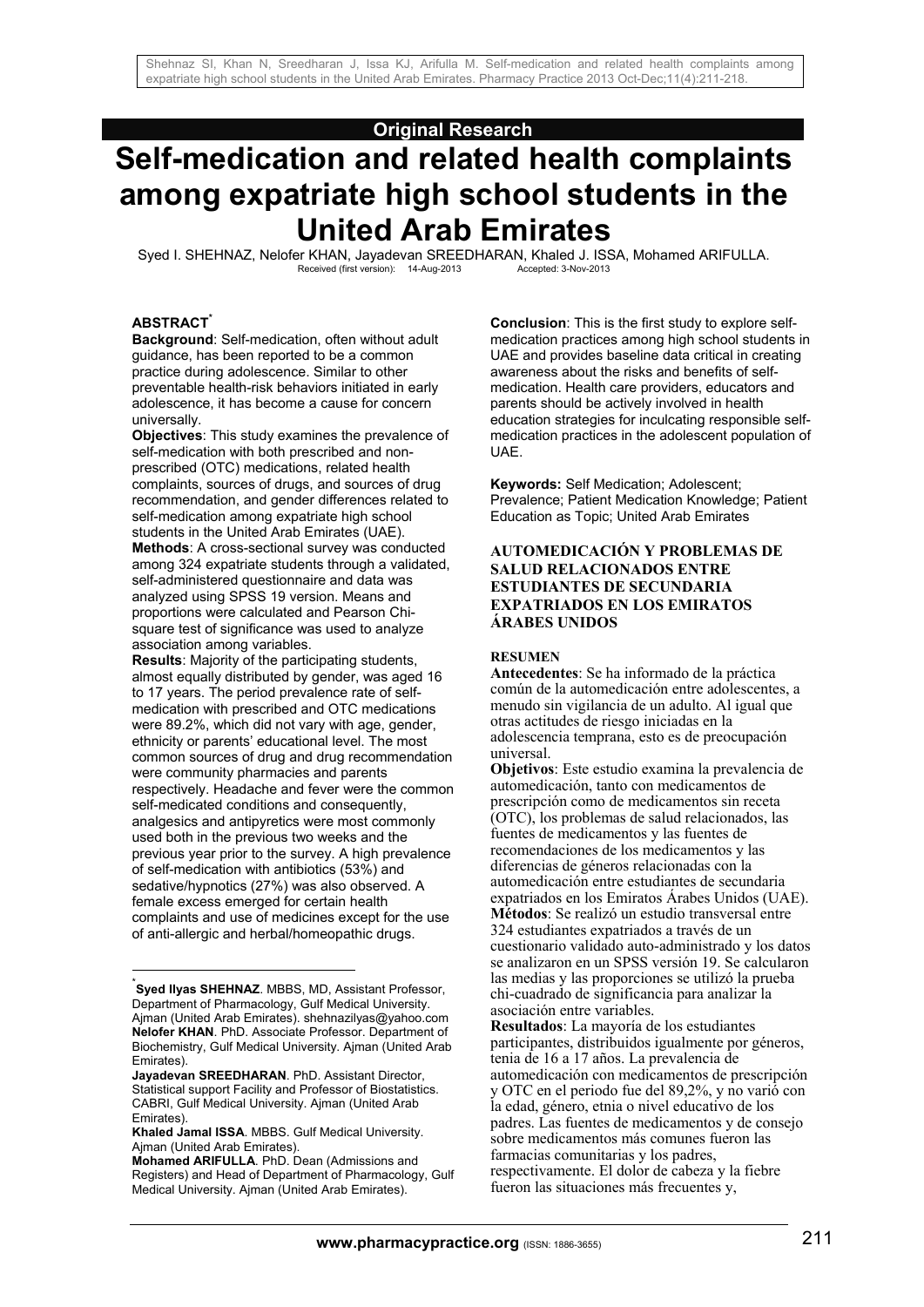consecuentemente, los analgésicos y los antipiréticos fueron los medicamentos más usados, tanto en las dos semanas previas a la encuesta como en el año anterior. Se observó también una alta prevalencia de automedicación con antibióticos (53%) y sedantes/hipnóticos (27%). Apareció un exceso de mujeres en el uso de ciertos problema de salud y uso de medicamentos, con excepción del uso de antialérgicos y medicamentos vegetales/homeopáticos.

**Conclusión**: Este es el primer estudio que explora las prácticas de automedicación entre estudiantes de escuela secundaria en UAE y proporciona una base crítica para aumentar el conocimiento de los riesgos y beneficios de la automedicación. Los profesionales de la salud, educadores y padres deberían envolverse activamente en las estrategias educativas para inculcar prácticas responsables de automedicación en la población adolescente de UAE.

Palabras clave: Automedicación: Adolescente: Prevalencia; Conocimiento de la Medicación por el Paciente; Educación del Paciente como Asunto; Emiratos Árabes Unidos

## **INTRODUCTION**

Self-medication is defined as obtaining and consuming drugs without the advice of a physician to treat self-recognized illnesses or symptoms.<sup>1</sup> Generally involving over-the-counter (OTC) medications but also associated with prescriptiononly medicines  $(POM)^{3,4}$ , self-medication forms a part of the concept of self-care and may be guided by a community pharmacist.<sup>2</sup> Pharmacists can advise patients on drug choice and the "responsible" use of approved OTC drugs.<sup>1,2</sup>

Adolescence is a key period in which an individual takes first steps towards self-care and selfmedication.<sup>3,5-10</sup> The health care habits adopted during adolescence may be carried over into adulthood. Moreover, adolescents may indulge in autonomous health behaviors, use medicine irrationally without adult guidance $6-8,11$  and also irrationally without adult guidance $6-8,11$  and also misuse OTC and prescription drugs to get "high".<sup>12</sup> Additionally, a familial practice of SM has been reported to encourage SM during adolescence.<sup>11</sup> The United Arab Emirates (UAE) is a Middle Eastern country of the Gulf Cooperation Council (GCC). An average 53.43% of the population of  $GCC$  countries (total population: 45.9 million<sup>13</sup>) consists of expatriates. $14$  In the UAE, the expatriates constitute about 83% of the total population<sup>15</sup> and those who live with their family are educated, professional qualified and belong to the middle/ higher income group.<sup>15</sup> These expatriates may have access to a wide range of OTC medication (or even POM) in their home countries in addition to the OTC medicines available in UAE community pharmacies. Moreover, differences in accessibility to the public healthcare system between the local Emirati and expatriate population may also influence selfmedication practices in the latter.

Though globalization and migration have become a common phenomenon, published data on selfmedication practices in this large population (expatriates) are lacking and studies on the use of medicines by adolescents' (whether local or expatriate) from the Middle Eastern countries are scarce. $8$  As no previous study on medicine use by adolescents in the UAE could be identified, we felt it was worthwhile to explore the prevalence and practices of self-medication in this population.

The aims of the study were to explore the prevalence of self-medication with both POM and OTC medications, the health complaints related to self-medication, sources of drug procurement and sources of drug recommendation and to investigate any gender differences related to self-medication among expatriate high school students of UAE.

# **METHODS**

A cross-sectional survey was carried out among a convenience sample of expatriate high school students (grades 9 to 12) in four private schools in the UAE, after obtaining Institutional Ethics Committee approval. The minimum sample size, calculated by considering the prevalence of selfmedication as 75% (based on average of prevalence rates of previous studies) $8.7$  and marginal error as 5%, was 300. Taking into account a non-response rate of 10%, the questionnaires were distributed to the 330 students present on the day of the survey. The response rate was 98.2% with 324 students returning the completed questionnaires.

Male and female students majoring in natural sciences, commerce and arts were considered to obtain a representative sample from all three streams of study. The four participating schools had nearly equal distribution of gender in the classes which was reflected in our study sample. The teachers were briefed about the study objectives and the instructions for filling the questionnaires were given to, who then conveyed the information to their students. Voluntary participation was stressed upon, confidentiality of data was assured and informed consent was obtained from the participating students.

## **Study questionnaire & validation procedure**

A structured questionnaire, with close-ended statements, was developed through a series of focus group discussions with subject experts (three pharmacologists, two clinical pharmacists, two pediatricians and one internal medicine specialist) and review of literature. $3,5-11,16,17$  The questionnaire was content-validated by the subject experts and ambiguities in the statements were removed after pilot testing.

Operational terms were defined in the questionnaire as follows: Self-medication: use of OTC or POM for self-treatment, without prior consultation with a doctor; Doctor: any person who was medically qualified to prescribe medications; Medication: Substance used for treatment or prevention or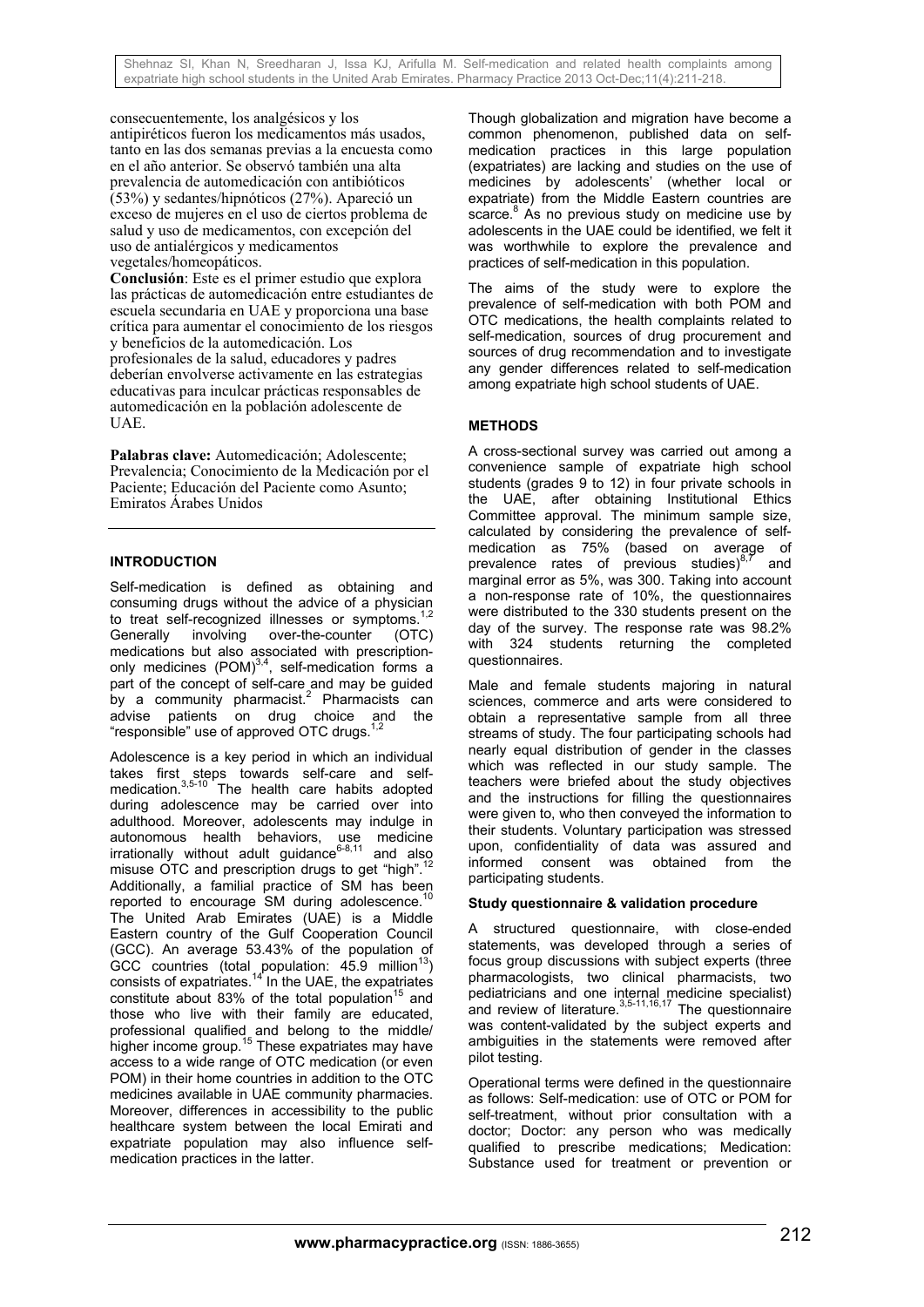| Table 1. Socio-demographic characteristics of sample |                      |                                                                                                  |                     |                         |  |  |
|------------------------------------------------------|----------------------|--------------------------------------------------------------------------------------------------|---------------------|-------------------------|--|--|
| Characteristic                                       |                      |                                                                                                  | Number of students  | Number of students      |  |  |
|                                                      |                      |                                                                                                  | self-medicating (%) | not self-medicating (%) |  |  |
|                                                      |                      | 14 years (n=14)                                                                                  | 12(85.7)            | 2(14.3)                 |  |  |
|                                                      |                      | 15 years $(n=38)$                                                                                | 31(81.6)            | 7(18.4)                 |  |  |
|                                                      |                      | 16 years (n=100)                                                                                 | 94 (94.0)           | 6(6.0)                  |  |  |
| Age<br>$n = 291$                                     |                      | 17 years( $n=92$ )                                                                               | 81(88.0)            | 11 (12.0)               |  |  |
|                                                      |                      | 18 years(n=38)                                                                                   | 36 (94.7)           | 2(5.3)                  |  |  |
|                                                      |                      | 19 years $(n=09)$                                                                                | 8(89.0)             | 1(11.0)                 |  |  |
|                                                      |                      | Not reported (n=33)                                                                              | 27 (81.8)           | 6(18.2)                 |  |  |
|                                                      |                      | Male $(n=149)$                                                                                   | 134 (89.9)          | 15(10.1)                |  |  |
| Gender<br>$n = 309$                                  |                      | Female(n=160)                                                                                    | 142 (88.8)          | 18 (11.3)               |  |  |
|                                                      |                      | Not reported(n=15)                                                                               | 13 (86.7)           | 2(13.3)                 |  |  |
|                                                      |                      | Asians of Indian                                                                                 | 113 (87.6)          | 16 (12.4)               |  |  |
| Ethnicity                                            |                      | subcontinent(n=129)*                                                                             |                     |                         |  |  |
| $n = 267$                                            |                      | Arabs $(n=130)$ **                                                                               | 116 (89.2)          | 14 (10.8)               |  |  |
|                                                      |                      | Caucasians (n=8)***                                                                              | 6(75.0)             | 2(25.0)                 |  |  |
|                                                      |                      | Not reported(n=57)                                                                               | 54 (94.7)           | 3(5.3)                  |  |  |
| Paternal                                             | educational          | Incomplete high school(n=26)                                                                     | 22 (84.6)           | 4(15.4)                 |  |  |
| level                                                |                      | High school(n=61)                                                                                | 52 (85.2)           | 9(14.8)                 |  |  |
| $n = 311$                                            |                      | College (n=224)                                                                                  | 202 (90.2)          | 22(9.8)                 |  |  |
| Maternal                                             | educational          | Incomplete high                                                                                  | 30(90.9)            | 3(9.1)                  |  |  |
| level<br>$n = 310$                                   |                      | school(n=33)                                                                                     |                     |                         |  |  |
|                                                      |                      | High school(n=86)                                                                                | 74 (86.0)           | 12 (14.0)               |  |  |
| $\overline{a}$ $\overline{a}$ $\overline{b}$         | $\sim$ $\sim$ $\sim$ | College (n=191)<br>$\mathbf{r} = \mathbf{r} + \mathbf{r} + \mathbf{r}$ . The set of $\mathbf{r}$ | 172 (90.1)          | 19 (9.9)                |  |  |

\*Asians of Indian subcontinent: Indians, Bangladeshis, Pakistanis, Afghans, Sri Lankans, Nepalese \*\*Arabs: Inhabitants of the Arabian Peninsula or other countries of the Middle East and North Africa and excluding UAE nationals

\*\*\*Caucasians: Individuals whose ancestral origins are in the continent of Europe

diagnosis of disease including modern medications or those from other healthcare systems.

The study questionnaire consisted of the following sections:

- 1. Socio-demographic details
- 2. Prevalence of self-medication: ascertained through a Yes or No response to a statement inquiring whether the students were taking medication without the advice of a doctor.
- 3. Age of commencing self-medication
- 4. Sources of drug procurement
- 5. Person who recommended the self-medication
- 6. Health complaints experienced in the preceding year
- 7. Drugs used in self-medication during the preceding year and the previous two weeks

The reference to a recall period of one year had the possibility of under-reporting of medicine use and therefore, the use of medicines during the past two weeks was also obtained. A list of options was included for sections 4 to 7, following a review of literature indicating the commonly reported issues among self-medicating adolescents.<sup>3,5,7-9,11,16,17</sup> Health complaints such as flu symptoms, allergies and eye problems were also included due to regional relevance. In order to avoid regional relevance. In order to avoid misinterpretation, the drug groups were specified based on their primary effects (e.g.: pain killers; fever relieving medicines; sleeping pills; anti-allergy medicines) and technical terms were avoided. All of them (except for antibiotics and sedatives/hypnotics) were either OTC or medicines which can only be sold by pharmacist according to the UAE regulations.<sup>18</sup> The listed drugs were further classified according to Anatomical-Therapeutic-Chemical (ATC) Classification<sup>19</sup> in the results.

#### **Statistical analysis**

Data analysis was done using SPSS 19 version. Means and proportions were calculated and the Pearson Chi-square test of significance was used to identify association among the dependent variable (self-medication) and the independent variables (age, gender, ethnicity and educational level of parents). The Spearman rank correlation coefficient was used to report the correlation between the number of health complaints and number of medicines self-medicated.

The period prevalence of self-medication was determined as the percentage of users out of the total sample who acquired a medicine that was not prescribed (written) or recommended (orally) by a physician. Any student who had a physician parent was not considered to be practicing self-medication.

The data of students who were self-medicating were further analyzed for sections 3 to 7 of the questionnaire. Several questions had multiple responses and therefore the percentages did not add up to a total of 100%. Since the participants did not respond to every statement in the questionnaire, there were differences in the value of n (the total population of respondents) for individual questions.

### **RESULTS**

The socio-demographic characteristics of the 324 participating students appear in Table 1. All the students were expatriates from multi-ethnic backgrounds and almost equally distributed by gender. The majority were residing in the UAE for more than three years, aged 16 to 17 years with parents having college degrees.

The period prevalence rate of self-medication in the past year among the participants was 89.2%, which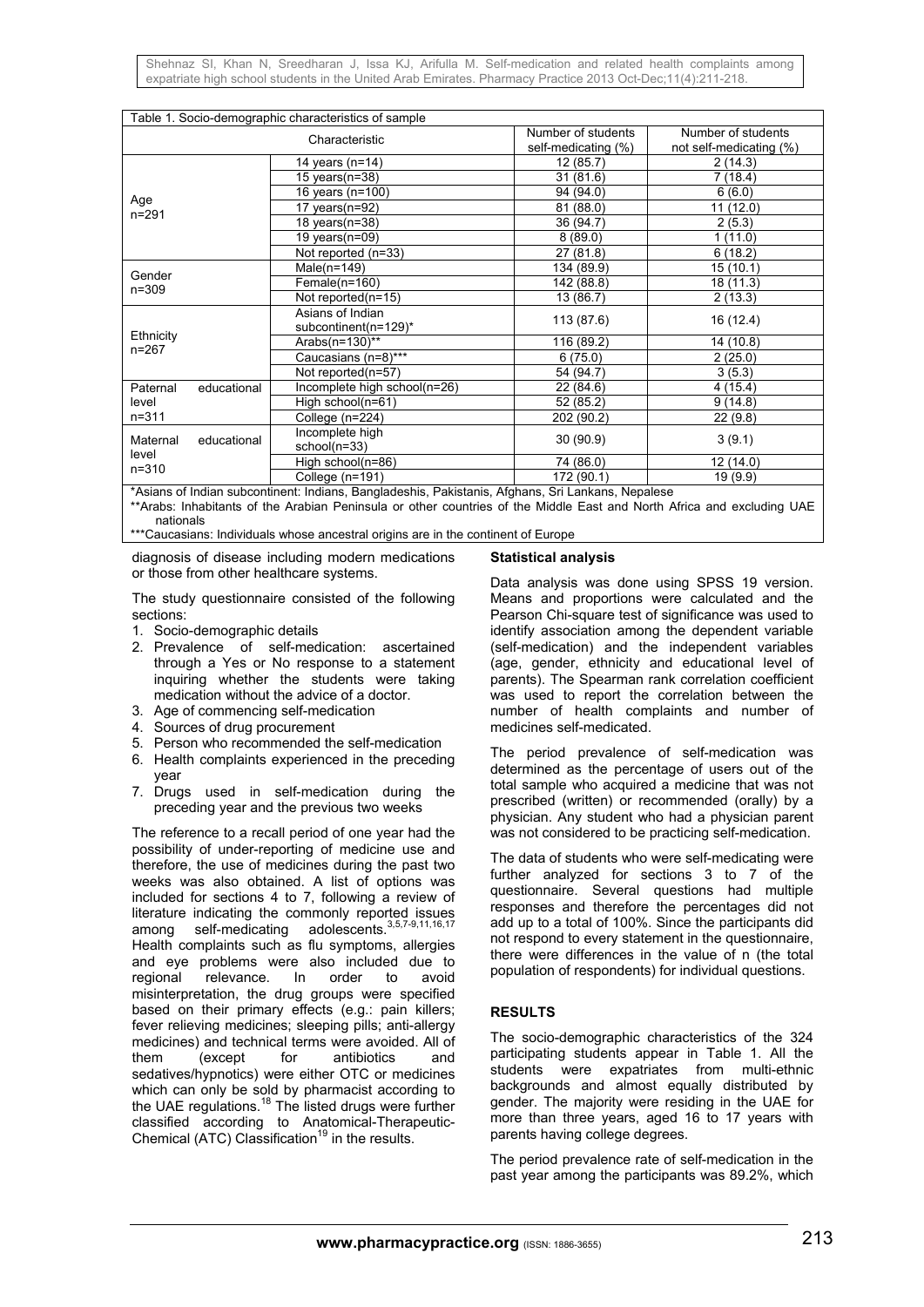

Figure 1. Sources of drug procurement<br>(Males=134; Females=142).

did not vary with age, gender, ethnicity or educational level of the parents (Table 1). The majority of the respondents had started selfmedicating after the age of 13 years (58.6%) but some also indicated 10-13 years (32.5%) and even 7-10 years (8.9%) as the age of commencing selfmedication.

The most common sources of the medicines among the self-medicating students (n=289) were community pharmacies (71.3%) and stocks kept at home (20.4%) (Figure 1). Parents (68.9%) and pharmacists (46%) were the most common source of drug recommendation (Figure 2). There were no significant gender differences with regard to both these factors.



Figure 2. Sources of drug recommendation (Males=134; Females=142).

Headache, fever and flu symptoms were the common self- reported conditions in the previous year. About half of the students also reported allergies and sleep problems. Females suffered significantly more often with inability to sleep, skin, eye and ear diseases and constipation than the males (Table 2).

In concordance with the health complaints reported, antipyretics, analgesics and antibiotics were the medications used most commonly used during the past year. A significant female preponderance was observed for the use of vitamins/ nutritional supplements and sedative/hypnotics in the previous year (Table 3)

| Table 2. Prevalence and gender distribution of self-reported health complaints in past one year among self-medicating students |                                                                                     |                                                                                                                                                                                                                                                                                                                                                                                                                                                                                                                                                                                                                                                                                                                                           |                                                                   |                                  |                                                                                                                                                           |                                                                                                                                                                                                                                                                                                                                                                                                                                                          |                                                                                      |                                                                                                   |  |
|--------------------------------------------------------------------------------------------------------------------------------|-------------------------------------------------------------------------------------|-------------------------------------------------------------------------------------------------------------------------------------------------------------------------------------------------------------------------------------------------------------------------------------------------------------------------------------------------------------------------------------------------------------------------------------------------------------------------------------------------------------------------------------------------------------------------------------------------------------------------------------------------------------------------------------------------------------------------------------------|-------------------------------------------------------------------|----------------------------------|-----------------------------------------------------------------------------------------------------------------------------------------------------------|----------------------------------------------------------------------------------------------------------------------------------------------------------------------------------------------------------------------------------------------------------------------------------------------------------------------------------------------------------------------------------------------------------------------------------------------------------|--------------------------------------------------------------------------------------|---------------------------------------------------------------------------------------------------|--|
| Health complaints                                                                                                              | Number of students reporting frequency of health complaint in past one year (n=289) |                                                                                                                                                                                                                                                                                                                                                                                                                                                                                                                                                                                                                                                                                                                                           |                                                                   |                                  |                                                                                                                                                           |                                                                                                                                                                                                                                                                                                                                                                                                                                                          |                                                                                      | Gender distribution of<br>health complaint in past<br>one year#                                   |  |
|                                                                                                                                | At least<br>once a<br>year (%)                                                      | At least 2-3<br>times a year<br>(%)                                                                                                                                                                                                                                                                                                                                                                                                                                                                                                                                                                                                                                                                                                       | At least<br>Once a<br>month $(%)$                                 | At least<br>Once a<br>week $(%)$ | every day<br>(%)                                                                                                                                          | Total $(\%)$                                                                                                                                                                                                                                                                                                                                                                                                                                             | Males $(\%)$<br>$n = 134$                                                            | Females (%)<br>$n = 142$                                                                          |  |
| Headache                                                                                                                       | 45<br>(15.6)                                                                        | $\overline{83}$<br>(28.7)                                                                                                                                                                                                                                                                                                                                                                                                                                                                                                                                                                                                                                                                                                                 | 52<br>(18.0)                                                      | 58<br>(20.1)                     | (6.6)                                                                                                                                                     | (88.9)                                                                                                                                                                                                                                                                                                                                                                                                                                                   | (87.3)                                                                               | (90.8)                                                                                            |  |
| Fever                                                                                                                          | 87<br>(30.1)                                                                        | 123<br>(42.6)                                                                                                                                                                                                                                                                                                                                                                                                                                                                                                                                                                                                                                                                                                                             | 32<br>(11.1)                                                      | 1<br>(0.3)                       | 0                                                                                                                                                         | 243<br>(84.1)                                                                                                                                                                                                                                                                                                                                                                                                                                            | 117<br>(87.3)                                                                        | 117<br>(82.4)                                                                                     |  |
| Flu/cough / cold/                                                                                                              | 48                                                                                  | 127                                                                                                                                                                                                                                                                                                                                                                                                                                                                                                                                                                                                                                                                                                                                       | $\overline{42}$                                                   | 16                               | $\overline{2}$                                                                                                                                            | 235                                                                                                                                                                                                                                                                                                                                                                                                                                                      | 109                                                                                  | 116                                                                                               |  |
| Sore throat                                                                                                                    | (16.6)                                                                              | (43.9)                                                                                                                                                                                                                                                                                                                                                                                                                                                                                                                                                                                                                                                                                                                                    | (14.5)                                                            | (5.5)                            |                                                                                                                                                           | (81.3)                                                                                                                                                                                                                                                                                                                                                                                                                                                   | (81.3)                                                                               |                                                                                                   |  |
| Stomach-ache                                                                                                                   | 62                                                                                  | 63                                                                                                                                                                                                                                                                                                                                                                                                                                                                                                                                                                                                                                                                                                                                        | $\overline{46}$                                                   |                                  | 3                                                                                                                                                         | 257<br>117<br>196<br>$\overline{87}$<br>(67.8)<br>(64.9)<br>180<br>84<br>(62.3)<br>(62.7)<br>$\overline{75}$<br>165<br>(57.1)<br>(56)<br>$\overline{57}$<br>147<br>(50.9)<br>$(42.5)^*$<br>145<br>60<br>(50.2)<br>(44.8)<br>130<br>51<br>(45)<br>$(38.1)^*$<br>126<br>42<br>(43.6)<br>$(31.3)***$<br>124<br>54<br>(42.9)<br>(40.3)<br>42<br>114<br>$(31.3)$ **<br>(39.4)<br>$\overline{113}$<br>39<br>$(29.1)***$<br>(39.1)<br>97<br><b>NA</b><br>(33.6) | 101                                                                                  |                                                                                                   |  |
|                                                                                                                                | (21.5)                                                                              | (21.8)                                                                                                                                                                                                                                                                                                                                                                                                                                                                                                                                                                                                                                                                                                                                    | (15.9)                                                            | (7.6)                            | Almost<br>19<br>(0.7)<br>(1.0)<br>12<br>(4.2)<br>11<br>(3.8)<br>23<br>(8)<br>0<br>12<br>(4.2)<br>9<br>(3.1)<br>0<br>$\overline{2}$<br>(0.7)<br>8<br>(2.8) | (71.1)                                                                                                                                                                                                                                                                                                                                                                                                                                                   |                                                                                      |                                                                                                   |  |
| Pain in any other                                                                                                              | 58                                                                                  | 50                                                                                                                                                                                                                                                                                                                                                                                                                                                                                                                                                                                                                                                                                                                                        | 35                                                                | 25                               |                                                                                                                                                           |                                                                                                                                                                                                                                                                                                                                                                                                                                                          |                                                                                      | 88                                                                                                |  |
| part of body                                                                                                                   | (20.1)                                                                              | (17.3)                                                                                                                                                                                                                                                                                                                                                                                                                                                                                                                                                                                                                                                                                                                                    | (12.1)                                                            |                                  |                                                                                                                                                           |                                                                                                                                                                                                                                                                                                                                                                                                                                                          |                                                                                      |                                                                                                   |  |
| Allergy                                                                                                                        | 81                                                                                  |                                                                                                                                                                                                                                                                                                                                                                                                                                                                                                                                                                                                                                                                                                                                           |                                                                   |                                  |                                                                                                                                                           |                                                                                                                                                                                                                                                                                                                                                                                                                                                          | (81.7)<br>(62)<br>81<br>(57)<br>82<br>$(57.7)^*$<br>79<br>(55.6)<br>74<br>$(52.1)^*$ |                                                                                                   |  |
|                                                                                                                                | (28)                                                                                |                                                                                                                                                                                                                                                                                                                                                                                                                                                                                                                                                                                                                                                                                                                                           |                                                                   | (2.1)                            |                                                                                                                                                           |                                                                                                                                                                                                                                                                                                                                                                                                                                                          |                                                                                      |                                                                                                   |  |
| Inability to sleep                                                                                                             | 42                                                                                  |                                                                                                                                                                                                                                                                                                                                                                                                                                                                                                                                                                                                                                                                                                                                           |                                                                   |                                  |                                                                                                                                                           |                                                                                                                                                                                                                                                                                                                                                                                                                                                          |                                                                                      |                                                                                                   |  |
|                                                                                                                                | (14.5)                                                                              |                                                                                                                                                                                                                                                                                                                                                                                                                                                                                                                                                                                                                                                                                                                                           |                                                                   |                                  |                                                                                                                                                           |                                                                                                                                                                                                                                                                                                                                                                                                                                                          |                                                                                      |                                                                                                   |  |
| Vomiting                                                                                                                       | 92                                                                                  |                                                                                                                                                                                                                                                                                                                                                                                                                                                                                                                                                                                                                                                                                                                                           |                                                                   |                                  |                                                                                                                                                           |                                                                                                                                                                                                                                                                                                                                                                                                                                                          |                                                                                      |                                                                                                   |  |
|                                                                                                                                | (31.8)                                                                              |                                                                                                                                                                                                                                                                                                                                                                                                                                                                                                                                                                                                                                                                                                                                           |                                                                   |                                  |                                                                                                                                                           |                                                                                                                                                                                                                                                                                                                                                                                                                                                          |                                                                                      |                                                                                                   |  |
| Skin problems                                                                                                                  | 64                                                                                  |                                                                                                                                                                                                                                                                                                                                                                                                                                                                                                                                                                                                                                                                                                                                           |                                                                   |                                  |                                                                                                                                                           | 0                                                                                                                                                                                                                                                                                                                                                                                                                                                        |                                                                                      |                                                                                                   |  |
|                                                                                                                                | (22.1)                                                                              |                                                                                                                                                                                                                                                                                                                                                                                                                                                                                                                                                                                                                                                                                                                                           |                                                                   |                                  |                                                                                                                                                           |                                                                                                                                                                                                                                                                                                                                                                                                                                                          |                                                                                      |                                                                                                   |  |
| Eye problems                                                                                                                   | 68                                                                                  |                                                                                                                                                                                                                                                                                                                                                                                                                                                                                                                                                                                                                                                                                                                                           |                                                                   |                                  |                                                                                                                                                           |                                                                                                                                                                                                                                                                                                                                                                                                                                                          |                                                                                      |                                                                                                   |  |
|                                                                                                                                | (23.5)                                                                              |                                                                                                                                                                                                                                                                                                                                                                                                                                                                                                                                                                                                                                                                                                                                           |                                                                   |                                  |                                                                                                                                                           |                                                                                                                                                                                                                                                                                                                                                                                                                                                          |                                                                                      |                                                                                                   |  |
| Diarrhea                                                                                                                       | 74                                                                                  |                                                                                                                                                                                                                                                                                                                                                                                                                                                                                                                                                                                                                                                                                                                                           |                                                                   |                                  |                                                                                                                                                           |                                                                                                                                                                                                                                                                                                                                                                                                                                                          |                                                                                      |                                                                                                   |  |
|                                                                                                                                | (25.6)                                                                              |                                                                                                                                                                                                                                                                                                                                                                                                                                                                                                                                                                                                                                                                                                                                           |                                                                   |                                  |                                                                                                                                                           |                                                                                                                                                                                                                                                                                                                                                                                                                                                          |                                                                                      | 129<br>78<br>$(54.9)***$<br>66<br>(46.5)<br>68<br>$(47.9)$ **<br>71<br>$(50)$ ***<br>85<br>(59.9) |  |
| Constipation                                                                                                                   | 77                                                                                  |                                                                                                                                                                                                                                                                                                                                                                                                                                                                                                                                                                                                                                                                                                                                           |                                                                   |                                  |                                                                                                                                                           |                                                                                                                                                                                                                                                                                                                                                                                                                                                          |                                                                                      |                                                                                                   |  |
|                                                                                                                                | (26.6)                                                                              |                                                                                                                                                                                                                                                                                                                                                                                                                                                                                                                                                                                                                                                                                                                                           | (0.3)<br>(8.7)<br>(3.1)<br>$\overline{22}$<br>3<br>$\overline{7}$ |                                  |                                                                                                                                                           |                                                                                                                                                                                                                                                                                                                                                                                                                                                          |                                                                                      |                                                                                                   |  |
| Ear problems                                                                                                                   | 73                                                                                  | $\overline{22}$<br>(8.7)<br>$\overline{22}$<br>6<br>45<br>(15.6)<br>(7.6)<br>$\overline{33}$<br>26<br>23<br>(9)<br>(8.0)<br>(11.4)<br>$\overline{2}$<br>43<br>8<br>(0.7)<br>(14.9)<br>(2.8)<br>30<br>14<br>10<br>(10.4)<br>(4.8)<br>(3.5)<br>$\overline{7}$<br>30<br>12<br>(4.2)<br>(10.4)<br>(2.4)<br>3<br>36<br>11<br>(3.8)<br>(1)<br>(12.5)<br>9<br>25<br>1<br>(7.6)<br>(1.0)<br>(2.4)<br>25<br>36<br>$\mathbf 0$<br>(8.7)<br>(12.5)<br>$O(mn)$ $E_{t}$ and $d$ $H_{t}$ are none to be the sequence $O(n)$ and $m \neq 0$ $O(n)$ , $\frac{1}{2}$ $\frac{1}{2}$ $\frac{1}{2}$ $\frac{1}{2}$ $\frac{1}{2}$ $\frac{1}{2}$ $\frac{1}{2}$ $\frac{1}{2}$ $\frac{1}{2}$ $\frac{1}{2}$ $\frac{1}{2}$ $\frac{1}{2}$ $\frac{1}{2}$ $\frac{1}{2}$ |                                                                   |                                  |                                                                                                                                                           |                                                                                                                                                                                                                                                                                                                                                                                                                                                          |                                                                                      |                                                                                                   |  |
|                                                                                                                                | (25.3)                                                                              |                                                                                                                                                                                                                                                                                                                                                                                                                                                                                                                                                                                                                                                                                                                                           |                                                                   |                                  |                                                                                                                                                           |                                                                                                                                                                                                                                                                                                                                                                                                                                                          |                                                                                      |                                                                                                   |  |
| Menstrual                                                                                                                      | 36                                                                                  |                                                                                                                                                                                                                                                                                                                                                                                                                                                                                                                                                                                                                                                                                                                                           |                                                                   |                                  |                                                                                                                                                           |                                                                                                                                                                                                                                                                                                                                                                                                                                                          |                                                                                      |                                                                                                   |  |
| problems                                                                                                                       | (12.5)                                                                              |                                                                                                                                                                                                                                                                                                                                                                                                                                                                                                                                                                                                                                                                                                                                           |                                                                   |                                  |                                                                                                                                                           |                                                                                                                                                                                                                                                                                                                                                                                                                                                          |                                                                                      |                                                                                                   |  |
| #Gender not reported by 13 students                                                                                            |                                                                                     |                                                                                                                                                                                                                                                                                                                                                                                                                                                                                                                                                                                                                                                                                                                                           |                                                                   |                                  |                                                                                                                                                           |                                                                                                                                                                                                                                                                                                                                                                                                                                                          |                                                                                      |                                                                                                   |  |
|                                                                                                                                |                                                                                     |                                                                                                                                                                                                                                                                                                                                                                                                                                                                                                                                                                                                                                                                                                                                           |                                                                   |                                  |                                                                                                                                                           |                                                                                                                                                                                                                                                                                                                                                                                                                                                          |                                                                                      |                                                                                                   |  |

Significant differences between Gender: \*p< 0.05; \*\*p< 0.01; \*\*\*p<0.001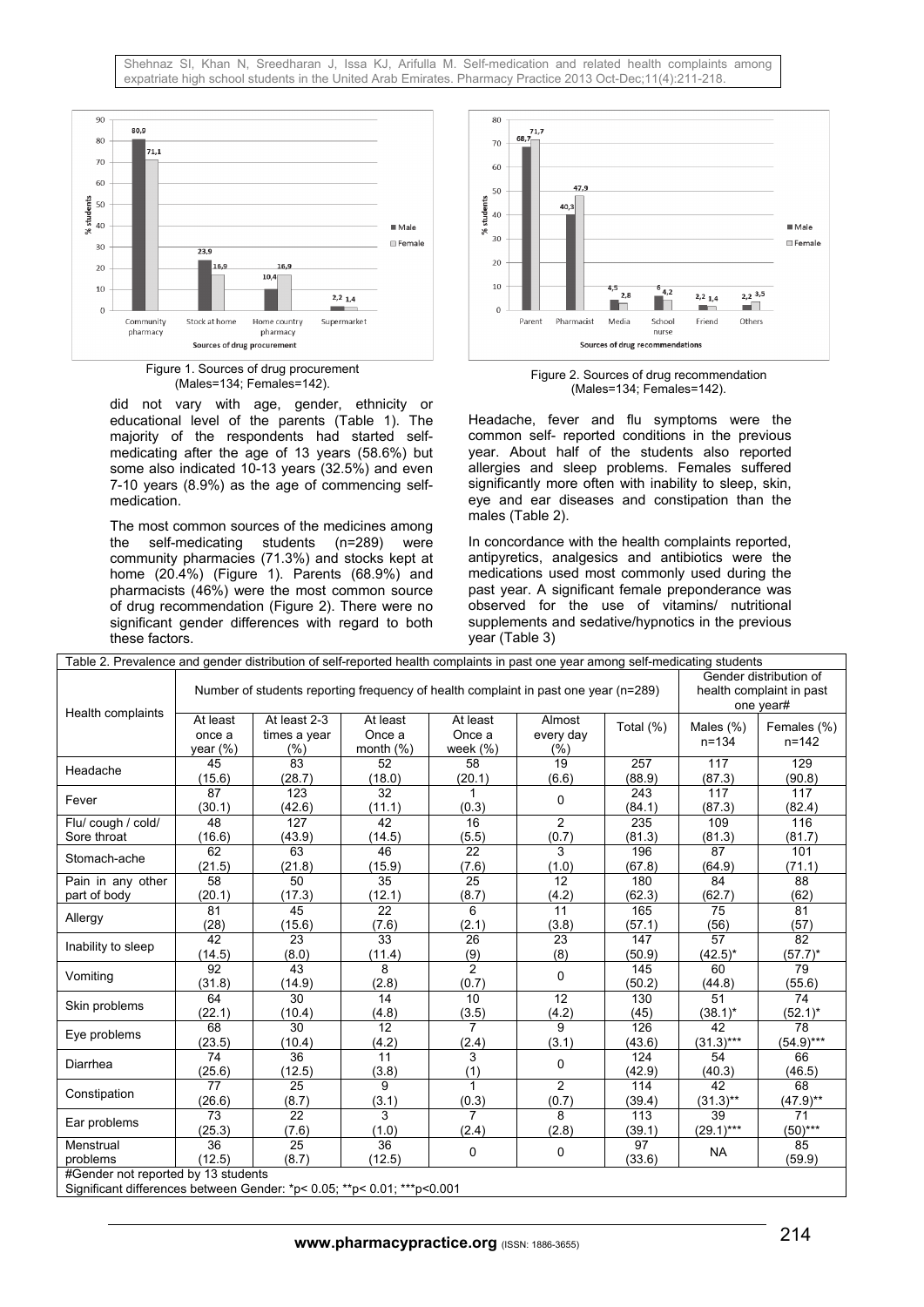| Table 3. Drugs self-medicated in past one year                                                                              |                                                                                    |                                     |                                    |                                  |                            |                  |                                   |                                                                |  |
|-----------------------------------------------------------------------------------------------------------------------------|------------------------------------------------------------------------------------|-------------------------------------|------------------------------------|----------------------------------|----------------------------|------------------|-----------------------------------|----------------------------------------------------------------|--|
| Category of drugs                                                                                                           | Number of students reporting frequency of self-medication in past one year (n=289) |                                     |                                    |                                  |                            |                  |                                   | Gender distribution of<br>self-medication in past<br>one year# |  |
| (ATC Code)                                                                                                                  | At least<br>once a year<br>(%)                                                     | At least 2-3<br>times a year<br>(%) | At least<br>once a<br>month $(\%)$ | At least<br>once a<br>week $(%)$ | Almost<br>every day<br>(%) | Total<br>$(\% )$ | <b>Males</b><br>(% )<br>$n = 134$ | Females<br>(% )<br>$n = 142$                                   |  |
| Antipyretics (N02B)                                                                                                         | 73<br>(25.3)                                                                       | 107<br>(37)                         | 20<br>(6.9)                        | 2<br>(0.7)                       | (0.3)                      | 203<br>(70.2)    | 90<br>(67.2)                      | 106<br>(74.6)                                                  |  |
| Analgesics (M01A/N02B)                                                                                                      | 38                                                                                 | 96                                  | 38                                 | 23                               | 3                          | 198              | 89                                | 101                                                            |  |
|                                                                                                                             | (13.1)                                                                             | (33.2)                              | (13.1)                             | (8)                              | (1)                        | (68.5)           | (66.4)                            | (71.1)                                                         |  |
| Systemic Antibiotics (J01)                                                                                                  | 75<br>(26)                                                                         | 65<br>(22.5)                        | 10<br>(3.5)                        | 4<br>(1.4)                       |                            | 154<br>(53.2)    | 71<br>(53)                        | 82<br>(57.7)                                                   |  |
| Vitamins/ nutritional                                                                                                       | 55                                                                                 | 23                                  | 12                                 | 13                               | $\overline{21}$            | 124              | 49                                | 71                                                             |  |
| supplements (A11/B03)                                                                                                       | (19)                                                                               | (8)                                 | (4.2)                              | (4.5)                            | (7.3)                      | (42.9)           | $(36.6)^*$                        | $(50)^*$                                                       |  |
| Nasal decongestant                                                                                                          | 41                                                                                 | 42                                  | 13                                 | $\overline{7}$                   | 5                          | 108              | 48                                | 56                                                             |  |
| (R01A/R01B)                                                                                                                 | (14.2)                                                                             | (14.5)                              | (4.5)                              | (2.4)                            | (1.7)                      | (37.4)           | (35.8)                            | (39.4)                                                         |  |
| Anti-allergic Drugs (R06)                                                                                                   | 51                                                                                 | 20                                  | 14                                 | 4                                | 5                          | 94               | 38                                | 52                                                             |  |
|                                                                                                                             | (17.6)                                                                             | (6.9)                               | (4.8)                              | (1.4)                            | (1.7)                      | (32.5)           | (28.4)                            | (36.6)                                                         |  |
| Anti-emetic                                                                                                                 | 56                                                                                 | 22                                  | 3                                  | $\mathbf{1}$                     |                            | 82               | 34                                | 46                                                             |  |
| Drugs(A04)                                                                                                                  | (19.4)                                                                             | (7.6)                               | (1.0)                              | (0.3)                            |                            | (28.4)           | (25.4)                            | (32.4)                                                         |  |
| Sedatives/                                                                                                                  | 35                                                                                 | 17                                  | 8                                  | 12                               | 6                          | 78               | 27                                | 48                                                             |  |
| Hypnotics (N05C)                                                                                                            | (12.1)                                                                             | (5.9)                               | (2.8)                              | (4.2)                            | (2.1)                      | (27)             | $(20.1)$ **                       | $(33.8)$ **                                                    |  |
| Herbal/ Homeopathic                                                                                                         | 41                                                                                 | 27                                  | 7                                  | 3                                | 2                          | 80               | 39                                | 40                                                             |  |
|                                                                                                                             | (14.2)                                                                             | (9.3)                               | (2.4)                              | (1.0)                            | (0.7)                      | (27.7)           | (29.1)                            | (28.2)                                                         |  |
| Anti-diarrheal                                                                                                              | 56                                                                                 | 13                                  | $\overline{2}$                     | $\overline{2}$                   |                            | 73               | 32                                | 39                                                             |  |
| Drugs(A07)                                                                                                                  | (19.4)                                                                             | (4.5)                               | (0.7)                              | (0.7)                            |                            | (25.3)           | (23.9)                            | (27.5)                                                         |  |
| Drugs for constipation                                                                                                      | 44                                                                                 | 18                                  | 4                                  | 1                                | 3                          | 70               | 28                                | 40                                                             |  |
| (A06)                                                                                                                       | (15.2)                                                                             | (6.2)                               | (1.4)                              | (0.3)                            | (1.0)                      | (24.2)           | (20.9)                            | (28.2)                                                         |  |
| <b>Others</b>                                                                                                               | 21<br>(7.3)                                                                        | 5<br>(1.7)                          | 4<br>(1.4)                         |                                  | 9<br>(3.1)                 | 39<br>(13.5)     | 15<br>(11.2)                      | 23<br>(16.2)                                                   |  |
| ATC code: Anatomical-Therapeutic-Chemical Classification (World Health Organization)<br>#Gender not reported by 13 students |                                                                                    |                                     |                                    |                                  |                            |                  |                                   |                                                                |  |

Significant differences between Gender: \*p< 0.05, \*\*p< 0.01

As with self-medication during the previous year, analgesics and antipyretics were most commonly used during the past two weeks too. Statistically significant gender differences were observed with the use of analgesics, sedative/hypnotics (higher in females) and anti-allergic, herbal/homeopathic medicines (higher in males) in the past two weeks (Table 4).

On sub-analysis of the data, the majority of selfmedicating students (71.3%) reported experiencing at least one health problem in a month, with significant differences (p<0.01) observed among males (64.2%) and females (78.2%). Similar significant gender differences (p<0.001) were also observed in self-medication at least once in a month (Males: 38.8%; Females: 58.4%). A small fraction of

students (22.1%) reported at least one health complaint and 15.2% were partaking at least one drug on a daily basis. There were no gender differences in the health complaints suffered daily and daily use of drugs.

The students had experienced an average of 7.9 (SD=4.2) health complaints in the past year. They had self-medicated with one to twelve drugs during the past year and with one to seven drugs during the past two weeks. The average number of drugs self-medicated during the past year and the past two weeks were  $4.5$  (SD=3.6) and 2 (SD=1.5) respectively. There was a statistically significant positive correlation between the number of health complaints and number of medicines self-medicated for both boys (r=0.557; p<0.001) and girls (r=0.648; p<0.001).

| Table 4. Drugs self-medicated in past two weeks                                                    |                                                         |                                                              |                          |  |  |  |  |  |
|----------------------------------------------------------------------------------------------------|---------------------------------------------------------|--------------------------------------------------------------|--------------------------|--|--|--|--|--|
| Category of drugs                                                                                  | Number of students self-<br>medicating at least once in | Gender distribution of self-medication in<br>past two weeks# |                          |  |  |  |  |  |
| (ATC Code)                                                                                         | past two weeks (%) n=289                                | Males $(\%)$<br>$n = 134$                                    | Females (%)<br>$n = 142$ |  |  |  |  |  |
| Analgesics (M01A/N02B)                                                                             | 149 (51.6)                                              | $61 (45.5)^*$                                                | $82(57.7)^*$             |  |  |  |  |  |
| Antipyretics (N02B)                                                                                | 124 (42.9)                                              | 54 (40.3)                                                    | 65 (45.8)                |  |  |  |  |  |
| Nasal decongestants (R01A/R01B)                                                                    | 63 (21.8)                                               | 29(21.6)                                                     | 27(19.0)                 |  |  |  |  |  |
| Vitamins/Nutritional supplements(A11/B03)                                                          | 54 (18.7)                                               | 25(18.7)                                                     | 26(18.3)                 |  |  |  |  |  |
| Systemic Antibiotics(J01)                                                                          | 33(11.4)                                                | 15(11.2)                                                     | 18(12.7)                 |  |  |  |  |  |
| Anti- allergic Drugs (R06)                                                                         | 22(7.6)                                                 | $15(11.2)^{*}$                                               | $6(4.2)^{*}$             |  |  |  |  |  |
| Anti-emetic Drugs (A04)                                                                            | 26(9.0)                                                 | 10(7.5)                                                      | 13(9.2)                  |  |  |  |  |  |
| Sedatives/Hypnotics(N05C)                                                                          | 31(10.7)                                                | $9(6.7)^{*}$                                                 | $21 (14.8)^*$            |  |  |  |  |  |
| Herbal/homeopathic Drugs                                                                           | 25(8.7)                                                 | $17(12.7)$ **                                                | $6(4.2)$ **              |  |  |  |  |  |
| Anti-diarrheal Drugs (A07)                                                                         | 18(6.2)                                                 | 8(6.0)                                                       | 9(6.3)                   |  |  |  |  |  |
| Drugs for constipation (A06)                                                                       | 12(4.2)                                                 | 7(5.2)                                                       | 4(2.8)                   |  |  |  |  |  |
| <b>Others</b>                                                                                      | 19(6.6)                                                 | 8(6.0)                                                       | 10(7.0)                  |  |  |  |  |  |
| #Gender not reported by 13 students<br>Significant differences between Gender: *p< 0.05; **p< 0.01 |                                                         |                                                              |                          |  |  |  |  |  |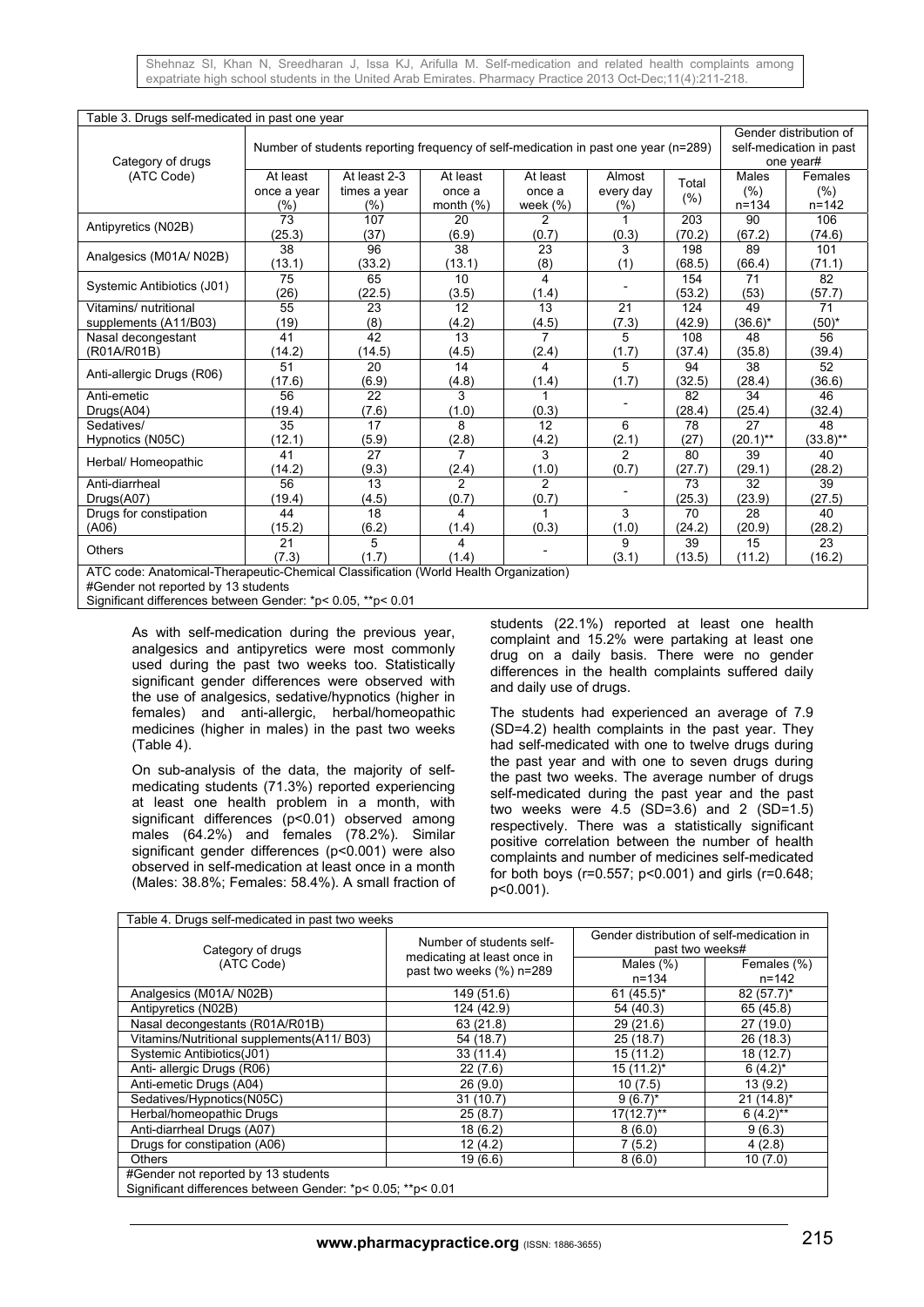## **DISCUSSION**

Our study is the first that examined the selfmedication practices among the adolescent expatriate population in UAE. The high prevalence of self-medication, which illustrates autonomous health behavior in this population, is quite alarming. Recent research has also revealed that prescription and OTC drug abuse is an emerging trend<sup>12,20</sup> and the use of medicines in adolescents is being regarded as part of a cluster of risk behaviors. $\dot{3}$ Additionally, as most lifestyle habits are acquired during adolescence and as adolescents have inadequate knowledge about drugs $^{7,22}$  this group is at high risk for irrational drug use.

Although other studies have used different recall periods, which limits comparison, the prevalence of self-medication in our sample is comparable to that reported in Kuwaiti (92%)<sup>8</sup> or Maltese (90.3%)<sup>16</sup> adolescents and higher than that observed in German  $(57\%)^7$  or Brazilian adolescents(56.6%<sup>3</sup>,  $52.6\%^{23}$ ,  $50\%^{10}$ ). Though self-medication is reported to increase with age among Danish<sup>5</sup>, Kuwaiti<sup>8</sup>, Saudi adolescents<sup>24</sup>; more common in German<sup>7</sup>, Norwegian<sup>9</sup>, Brazilian<sup>10</sup> females<sup>6</sup> and associated with maternal educational level in Brazil $10$ , no such associations were observed in our study.

Our data is concordant with literature<sup>16,25</sup> that show pharmacies as the most common sources of medicines. Studies had also reported that adolescents had access to the home medicine cabinet<sup>26</sup> or obtained their medicines from their cabinet $26$  or obtained their medicines from their parents.<sup>5</sup> Moreover, parents and pharmacists can probably influence adolescents on the appropriate use of drugs as the majority of our students<br>reported to be self-medicating on their self-medicating on their recommendation. Other studies have likewise identified mothers<sup>3,10</sup> and pharmacists<sup>3,23</sup> as being responsible for advising adolescents. Interestingly, only 5.2% of the cases of self-medication in our study were influenced by the media (including internet), analogous to that reported elsewhere. $3$ 

The high proportion of our students suffering from headache, fever and flu (as observed in other studies<sup>3,7,11,17</sup>) indicates the association of selfmedication with symptomatic treatment of these conditions. The high prevalence of self-reported allergies and sleeping problems is also notable as a lower prevalence of allergic rhinitis  $(36\%)^{27}$  and insomnia  $(20\%^{11}, 15\%^{7})$  had been reported elsewhere. Our data also confirms the adolescents' self-rated health as a predictor of medicine use because a positive correlation was found between the self-reported health complaints and medicine consumption for both genders.

The female excess observed for certain selfreported health complaints is also observed in other studies.<sup>28</sup> Some researchers have explained these gender differences due to the differences in biology, psychological stresses, self–image, fixation with physical appearance, etc.29 The latter two reasons may contribute to the greater prevalence of skin and eye diseases reported by our female students. The higher proportion of females experiencing health complaints at least once a month (78.2%) may also be attributed to the high prevalence of menstrual pain (59.9%). The high monthly morbidity reported by females is also corroborated by their significantly higher use of analgesics in the preceding two weeks (Table 4).

As reported in other studies $^{3,5,7-10}$ , analgesics and antipyretics were the medicines most commonly used. Many of our students were also taking nutritional supplements (43%), indicating their awareness of health-related issues. The use of antiallergics (32.5%) is almost similar to that reported by Kuwaiti adolescents (40%).<sup>8</sup> This high use of anti-allergics and nasal decongestants along with the high prevalence of self-reported allergies in our sample may suggest the need for further research on the regional prevalence of these disorders. The use of herbal/homeopathic medicine by a third of the sample indicates their acceptance of these alternative healthcare systems.

The one year prevalence rate of self-medication did not show any difference with regard to gender in our study. Nevertheless, on analyzing the practice of self-medication with respect to use of specific drug groups, a female excess was observed. Analogous to our study, female predominance of selfmedication has also been reported for pain (especially headache, stomach-ache) $5,6,8,9$  and sleeping difficulties<sup>5</sup> (Tables 3 and 4). However, in contrast to the female excess observed with respect to vitamins/nutritional supplements in our study (Table 3), the use of vitamins was higher among male Kuwaiti adolescents.<sup>8</sup> Moreover, unlike the significant male excess observed in the use of antiallergics over the past two weeks (Table 4), no such gender differences were reported in other studies.<sup>8,</sup>

The high prevalence of self-medication with antibiotics (54%) during the past year is alarming even though it is similar to that encountered among Indian adolescents  $(58\%)$ .<sup>25</sup> In contrast, Maltese  $(19\%)$ <sup>16</sup>, and Brazilian adolescents  $(8.6\%)$ <sup>3</sup> seemed to be using antibiotics less often. The general population of UAE is also reported to be selfmedicating frequently with antibiotics acquired from community pharmacies without prescriptions $30,31$ though the OTC dispensing of antibiotic is illegal.<sup>18</sup>

Studies have indicated that immigrants were more likely to self-medicate $32$  and their prior experiences in countries with easy access to antibiotics influenced their acquisition of antibiotics without a prescription.<sup>33</sup> The majority of expatriates residing in UAE come from developing countries where pharmacists often dispense antibiotics without prescriptions.4,34 Consequently, as many of our expatriate adolescents appeared to be successful in obtaining antibiotics, it may be due to easy accessibility to stocks at home<sup>16,25,26</sup> (bought from their own home countries or from community pharmacies in UAE $^{30,31}$ ) or "leftover" antibiotics from previous prescriptions.<sup>26</sup> Inappropriate selfmedication with antibiotics and the overall volume of antibiotic consumption in the community have serious implications in the development of antibiotic resistance.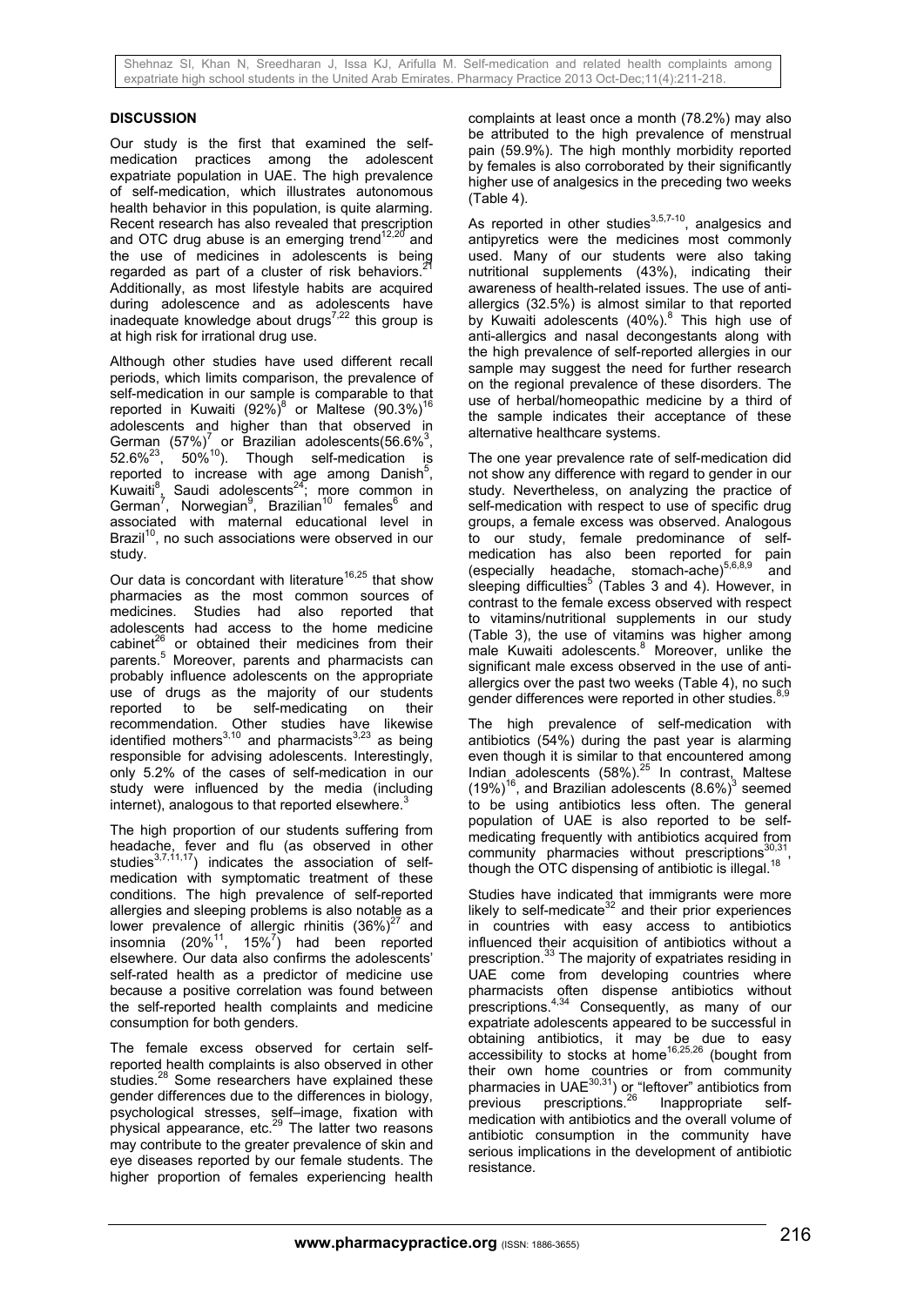The use of sedatives/hypnotics by about one fourth of our sample is also noteworthy. Being a prescription drug in UAE, the sources for this may also be the same as those for antibiotics. Literature indicates a low prevalence of use of this drug  $(6.4\%^6, 15\%^7)$ . Furthermore, a female excess for sedatives/hypnotics was observed, which has also been reported by the Danish study<sup>5</sup> but not confirmed by other studies. $6,9$ 

The self-medication pattern observed in our respondents is similar to the practices adopted by adults. Analogous to our results, the use of analgesics/antipyretics and antibiotics is also commonly encountered among the adult population.<sup>4,35</sup>

The high overall use of medicines indicates that adolescents are taking responsibility for their own health but also exposes them to risks of misdiagnosis, inappropriate use, drug interactions<br>and polypharmacy. Health care providers. and polypharmacy. Health care educators and parents can play a vital role in making the transition to self-care successful in adolescents.<sup>36</sup> A robust pharmacovigilance system is also advocated, with the community pharmacists providing advice to adolescents on responsible self $m$ edication under adult guidance.<sup>2</sup> This extended role should be also taken into account in the education, training and practice of community pharmacists. Education and awareness campaigns can also be undertaken to promote the role of the<br>pharmacist and enhance opportunities for pharmacist and enhance opportunities for adolescents communicating with pharmacists. More in-depth studies identifying and tackling the raison d'être of the use of antibiotics, sedatives, or hypnotics and education campaigns dealing with the effects of their inappropriate use directed at parents, adolescents and pharmacists can be advocated. Strict regulatory strategies should be enforced to limit the import of POM and their sale without prescription. OTC medicines may be dispensed to adolescents in limited numbers for the relief of mild illnesses.

We acknowledge the limitations of this standardized survey, particularly the self-reported nature of data and the likelihood of mutual influence between students .However, adolescents appear to report health risk behaviors and medicine use reliably over time. $37$  We are also aware that there could have been an overlap of use of Acetaminophen and Non-Steroidal Anti-Inflammatory Drugs (NSAIDs) for the relief of pain and fever. Moreover, in view of the inclusion of schools with English as the medium of

instruction (without representation from schools using Arabic or other languages), the small sample size and the non-probability sampling design, it may not be possible to generalize the results to the whole of UAE. Nevertheless, given the paucity of previous research, we consider that our study contributes to increasing the knowledge of medicine use in this population.

## **CONCLUSIONS**

This is the first study to explore the self-medication practices among adolescent students in UAE and provides baseline data critical in creating awareness about the risks and benefits of self-medication. The prevalence of self-medication among the high school students in UAE was high, with no variation based on age, gender, ethnicity or parents' educational level. A high incidence of self-reported health complaints and a female preponderance of medicine use for certain health complaints were also discerned. As pharmacies were the most common source of self-medicated drugs and pharmacists were one of the common sources of drug recommendation, the community pharmacists have an important role as qualified public health educators in advising adolescents both on the choice of medicines and their safe and effective use. The extensive use of antibiotics and sedative/hypnotics indicates a necessity for educational health programs emphasizing the risks associated with their irrational use and strict enforcement of UAE Federal Laws regarding the dispensing of these drugs. Additional studies on local Emiratis adolescents and other expatriate ethnicities are directions for our future research. Health care providers, pharmacists, educators and parents should be actively involved in early health education strategies for establishing responsible use of medicines in this age group.

# **ACKNOWLEDGEMENT**

The authors wish to thank Dr. Anoop K.Agarwal and Dr. Gamini Premadasa for their help in editing this article.

## **CONFLICT OF INTEREST**

#### None.

Funding: This research received no specific grant from any funding agency in the public, commercial, or not-for-profit sectors.

# **References**

- 1. World Health Organization. WHO guidelines for the regulatory assessment of medicinal products for use in selfmedication. Available at: http://apps.who.int/medicinedocs/en/d/Js2218e/1.html (Accessed 01/08/2013)
- 2. World Health Organization. The role of the pharmacist in self-care and self-medication. Report of the 4th WHO Consultative Group on the Role of the Pharmacist. The Hague, 1998. Available at: http://apps.who.int/iris/bitstream/10665/65860/1/WHO\_DAP\_98.13.pdf (Accessed 01/08/2013)
- 3. Pereira FS, Bucaretchi F, Stephan C, Cordeiro R. Self-medication in children and adolescents. J Pediatr (Rio J). 2007;83(5):453-458.
- 4. Awad A, Eltayeb I, Matowe L, Thalib L. Self-medication with antibiotics and antimalarials in the community of Khartoum State, Sudan. J Pharm Pharm Sci. 2005;8(2):326-331.